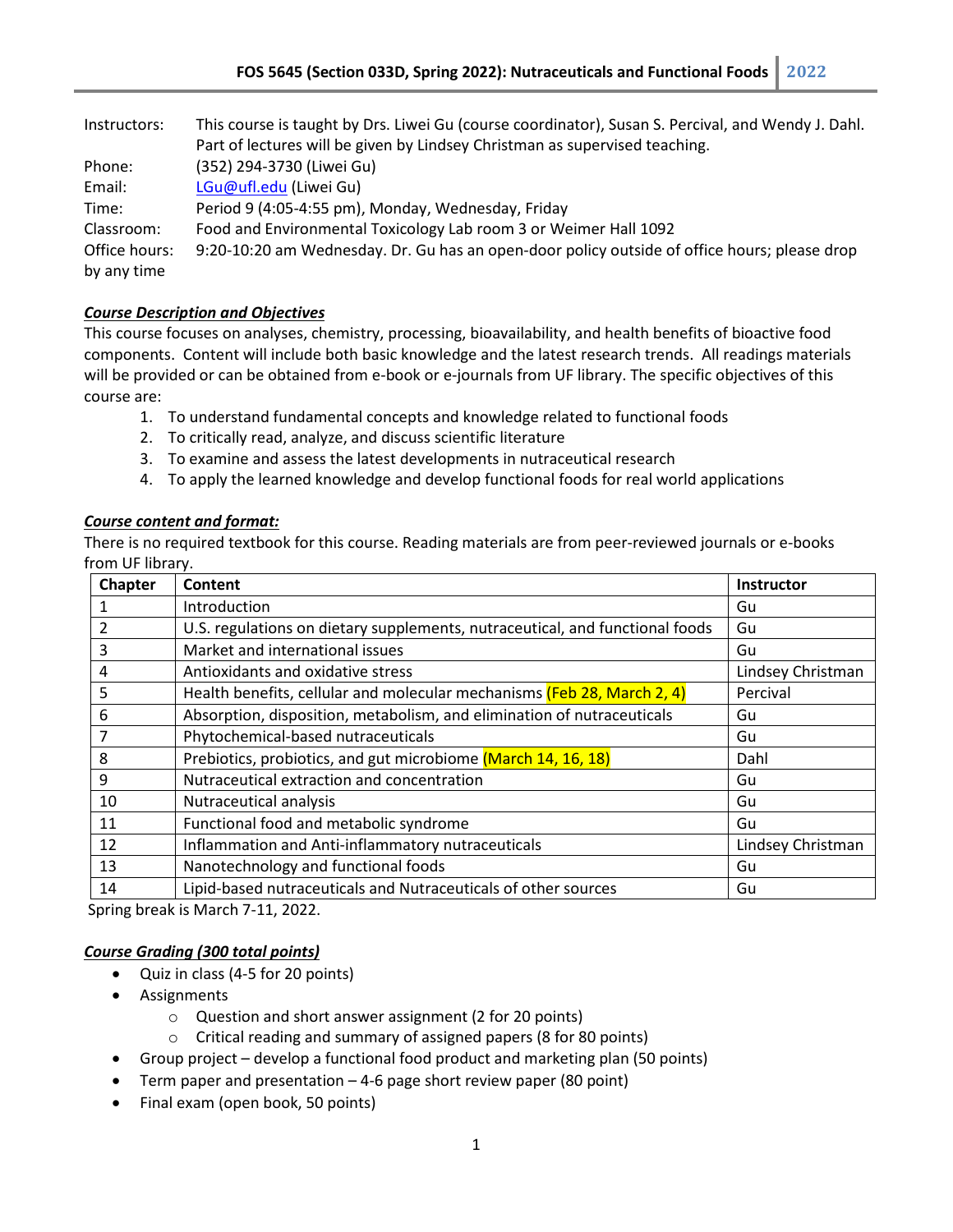| Letter grade | <b>Grade point</b> | <b>Percent value</b> |
|--------------|--------------------|----------------------|
| Α            | 4.0                | 94-100%              |
| А-           | 3.67               | 90-93.9%             |
| B+           | 3.33               | 87-89.9%             |
| B            | 3.0                | 84-86.9%             |
| <b>B-</b>    | 2.67               | 80-83.9%             |
| $C+$         | 2.33               | 77-79.9%             |
| C            | 2.0                | 74-79.9%             |
| $C-$         | 1.67               | 70-73.9%             |
| D+           | 1.33               | 67-69.9%             |
| D            | 1.0                | 64-66.9%             |
| D-           | 0.67               | 60-63.9%             |
| E (Fail)     |                    | $0-59.9%$            |

Course will be graded according to the latest UF grade policy <https://catalog.ufl.edu/ugrad/current/regulations/info/grades.aspx>

Homework and term paper turned in late will be penalized with 10% of the maximum grade per week of delay. Similarly, a credit of 10% of the maximum grade will be given per week if homework and reports are not graded by the instructor within a week.

## *Attendance*

Students must attend all lectures and discussion according to university policy [https://catalog.ufl.edu/ugrad/current/regulations/info/attendance.aspx.](https://catalog.ufl.edu/ugrad/current/regulations/info/attendance.aspx) The non-justified absences and absences in excess of three will be penalized each with 5% off the maximum final grade. Special circumstances need to be addressed with the instructor and will be assessed on a case-by-case basis.

## *Critical reading and summaries of assigned papers* **(80 pts total)**

After critical reading an assigned paper, write a summary using the following headlines:

- 1. *Research Objectives*: list objectives and purposes of the assigned research paper
- 2. *Research Findings*: summarize and interpret major findings of assigned paper
- 3. *Limitations and Drawbacks*: summarized any limitations and drawbacks in experimental design, research methods, interpretation of results, and other aspects of the work
- 4. *Creative Thinking and Novel Ideas*: for example, you may relate the results of this paper to a subject not included in the paper or translate research to new applications or your own research
- 5. *Answers to other questions*: Some assigned papers come with specific questions. Answer those questions in this section. You can omit this section if there is no specific question.
- *6. References:* Cite the assigned paper and other papers (if necessary) to support your arguments.

Your summary doesn't need to very lengthy if all the required elements are covered.

## *Product Development Group Project* **(50 points total)**

A group of 3-4 students will develop a brand-new functional food product for the market place. A guideline will be provided to help you through the development process.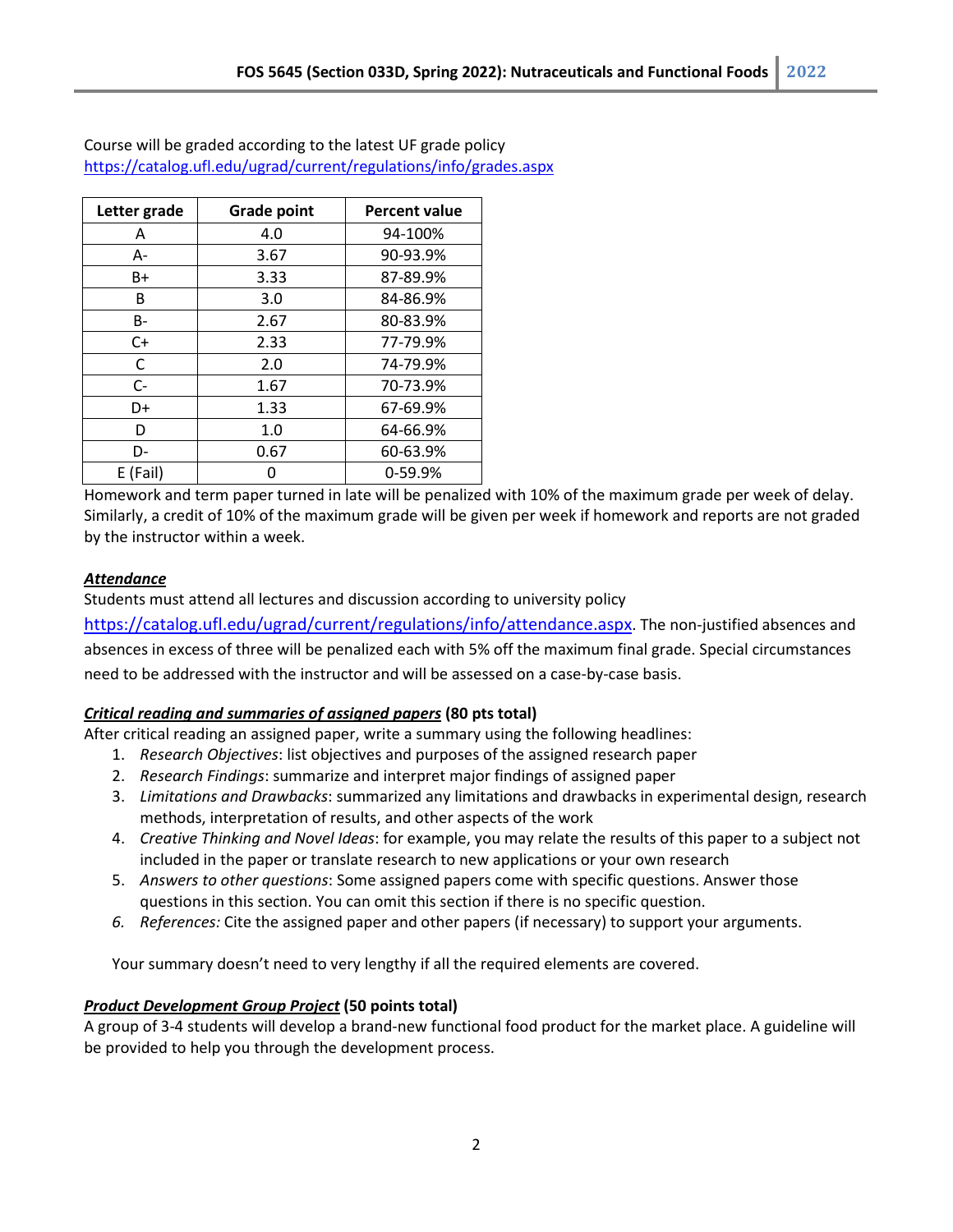- 1. Groups will create a marketing plan with the goal of developing and selling a product that would have real world applicability. This should be a product that you could realistically commercialize in order to help a specific demographic.
- 2. In your report, your group's product should include; a product name, basic composition, functions, label according to FDA regulation, targeted consumers, price range, production method, marketing strategies, etc.
- 3. Groups will utilize scientific literature along with classroom material to creatively develop a marketing plan to fit the needs of an assigned demographic.
- 4. Students will also present their new food product and marketing plan to the class in a brief **15 minute** presentation.
- 5. This will be a Persuasive Presentation as if you were a R&D Scientist presenting to the management and marking. Business Casual Attire is **REQUIRED.** This is your opportunity to be creative and convince your peers why your product will be successful in the market place.

| <b>Items</b>                              | <b>Point Total</b> |
|-------------------------------------------|--------------------|
| <b>Completed Marketing Plan</b>           | 10 Pts             |
| Application of Literature and Materials   | 10 Pts             |
| Real World Applicability/Scientific Merit | 15 Pts             |
| Presentation                              | 10 Pts             |
| Creativity                                | 5 Pts              |
| Total                                     | 50 pts             |

6. Students will be graded on the following criteria:

7. Timeline

| Date  | <b>Activities</b>                          |
|-------|--------------------------------------------|
| 2/21  | R&D Lectures and handout Assignment        |
| 04/01 | Oral presentations and Marketing Plans Due |

# *Term paper and presentation* **(80 points)**

1. Format: 4-6 page short review paper, 12 pt Calibri, single space, not including reference

*A descriptive title (3 points) Abstract (250 words, 5 points) Introduction (half a page, 5 points) Previous research older than 5 years (2-5 references, 1-1.5 page, 10 points) Recent research in the last 5 years (10-20 references, 2-4 pages, 20 points) Future Trends (0.5-1.0, 7 points) References-choose your own reference style and be consistent throughout the paper* (You may use a different format for your review topic. For example, you may summarize previous research in the categories of "clinical and human intervention studies", "animal models", and "*in vitro* studies" etc.)

2. Paper oral presentation (20 min): Oral presentations must be done in MS PowerPoint. They need to contain all the aspects of the written paper.

*Verbal clarity and fluency (10 points) Clarity of slides (5 points) Ability to convey complex concepts (10 points) Timing and Enthusiasm (5 points)*

3. Timeline

| Date          | <b>Activities</b>                                     |
|---------------|-------------------------------------------------------|
| 02/28         | Send topic / preliminary title to Dr. Gu for approval |
| 04/15, 18, 20 | Oral presentation of term paper                       |